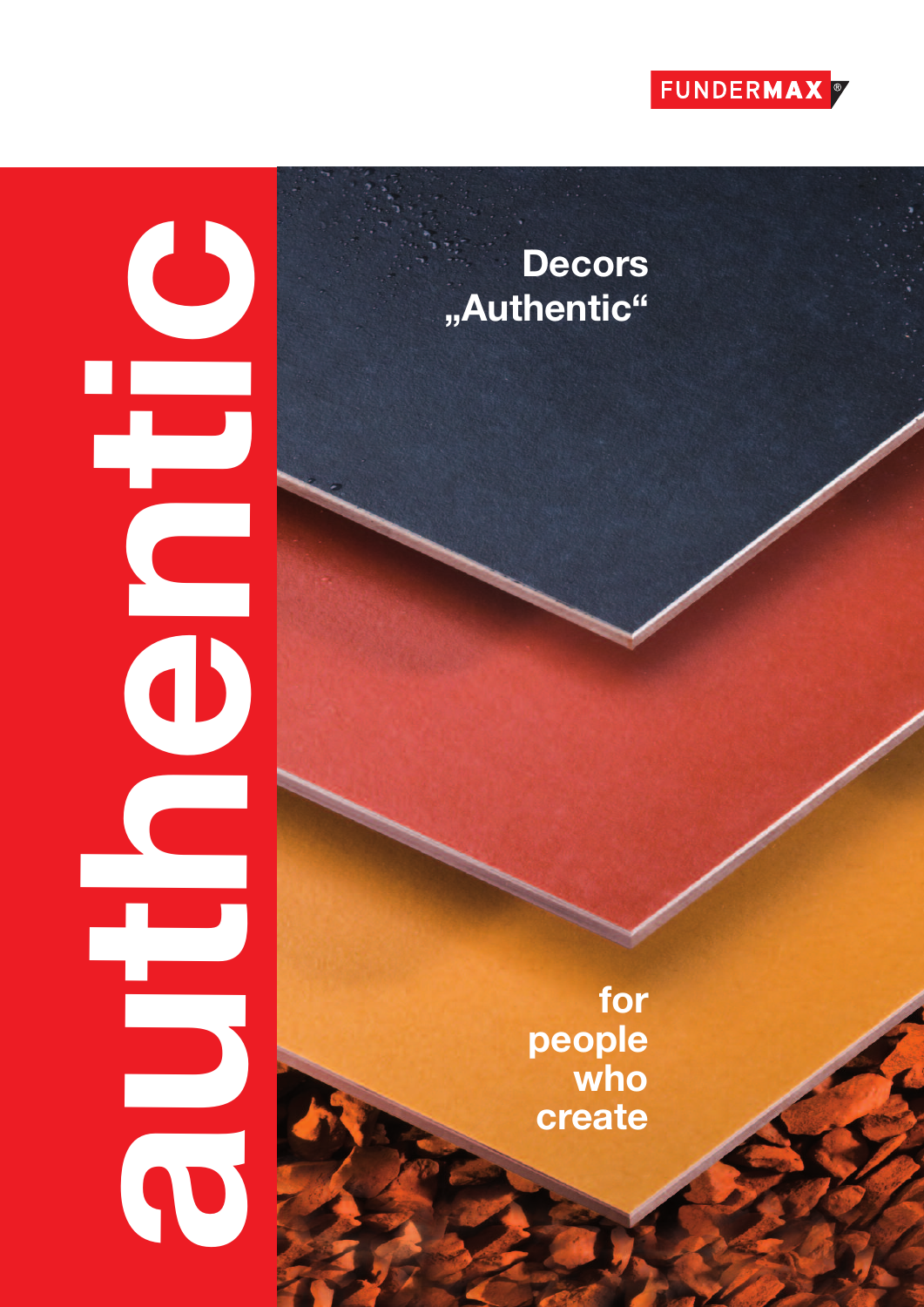### **Decors** "Authentic"

Max Compact panels "Authentic" are duromer highpressure laminates (HPL) in accordance with EN 438-6, Typ EGF, which are produced in lamination presses under great pressure and high temperature. Double hardened acrylic-polyurethane resins are responsible for the extremely effective weather protection, which is especially qualified for long-lasting balcony and facade claddings.

The "Decor" of this series is build by a special core. This means that each panel is unique because of the lively structure of the core layers and the conditions of pressing. To prevent graying of the panels by weathering we produce the laminates with our patented and approved NT-surface.

The panels have differences in structure and colour. When mounting the panels we recommend to shuffle the panels instead of taking panel by panel from the pallet in order to that you will get a lively natural design.

If you order the laminates in one order for your site the optical differences due to the material - which are the charm of this product - will be minimized.







AUTB Authentic Bruno



AUTC Authentic Carbone



AUTO Authentic Ocra **AUTR Authentic Rosso** 

The colours may differ from the actual panel colours, which is due to the limitations of the printing process. If needed please request an original sample. www.fundermax.at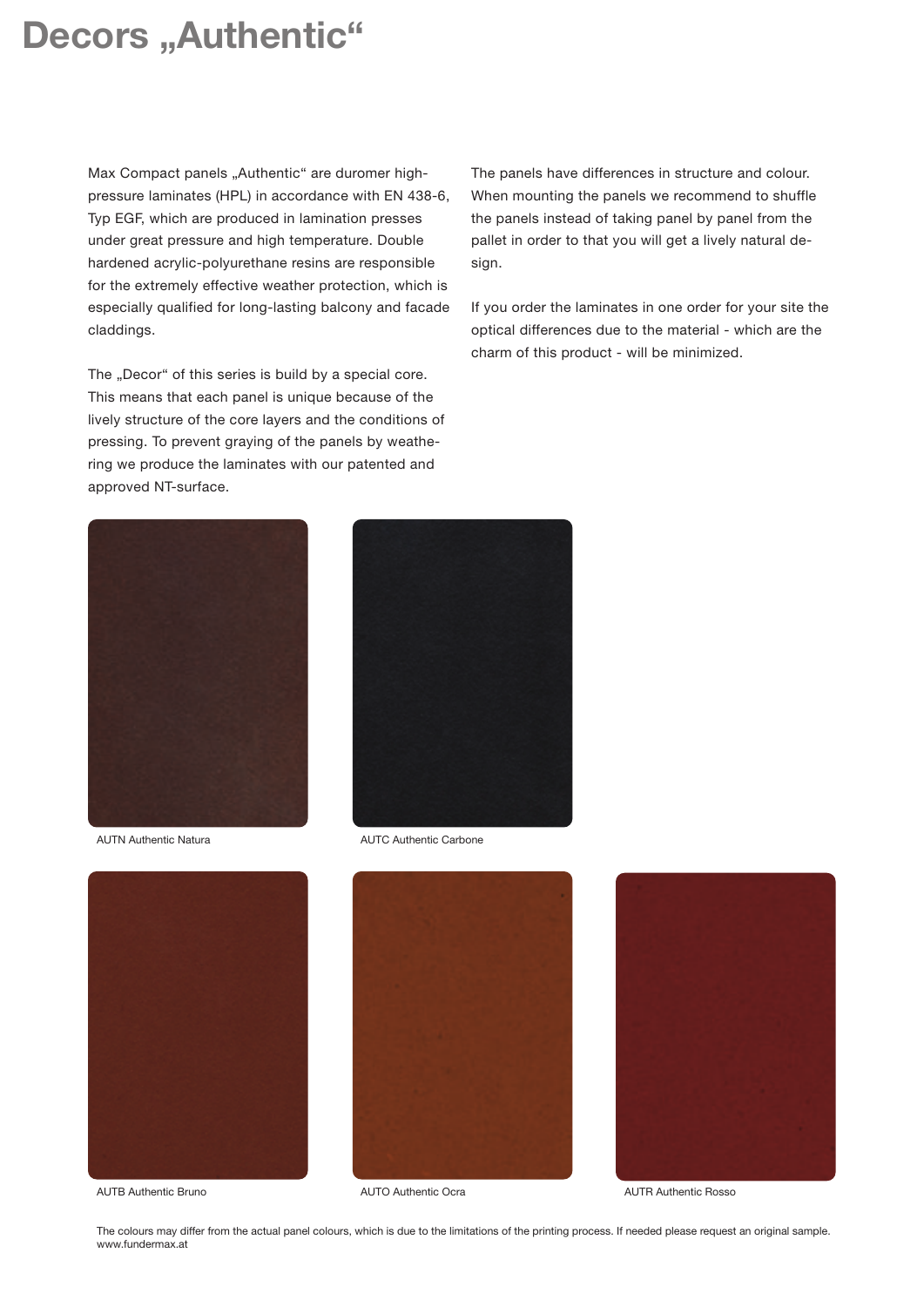# **Max Compact Laminates "Authentic"**

**Format** 4100 x 1850 mm = 7,59 m<sup>2</sup>

#### Tolerances: +10 – 0 mm

Panel formats are production formats. If exact dimensions and angles are necessary, we recommend an allsided blank. Depending on the method of trimming, net size is reduced by ca. 10 mm.

| <b>Core</b>                    | F-Quality, brown |  |  |  |  |
|--------------------------------|------------------|--|--|--|--|
| <b>Surface</b>                 | NΤ               |  |  |  |  |
| <b>Thicknesses</b> 4 - 15 mm   |                  |  |  |  |  |
| Panels with double-sided decor |                  |  |  |  |  |
| Thicknesses                    | Tolerances       |  |  |  |  |
| $4,0 - 4,9$ mm                 | $\pm$ 0.3 mm     |  |  |  |  |
| $5.0 - 7.9$ mm                 | $\pm$ 0.4 mm     |  |  |  |  |
| 8,0–11,9 mm                    | $\pm$ 0.5 mm     |  |  |  |  |
| 12,0-15,0 mm $\pm$ 0,6 mm      |                  |  |  |  |  |
|                                | 2 - 4 mm         |  |  |  |  |

| Panels with sanded-reverse side |                   |
|---------------------------------|-------------------|
| <b>Thicknesses</b>              | <b>Tolerances</b> |
| $2,0-2,9$ mm                    | $\pm$ 0.2 mm      |
| $3,0 - 3,9$ mm                  | $\pm$ 0.3 mm      |



Structure Max Compact Laminate "Authentic"

#### **Light-fastness**

| Artificial weathering EN ISO 4892-2: | 1500 h |
|--------------------------------------|--------|
| Assessed by greyscale EN 20105-A02:  |        |

| <b>Max Compact Laminate "Authentic"</b> |           |                         |                          |              |                              |  |  |  |
|-----------------------------------------|-----------|-------------------------|--------------------------|--------------|------------------------------|--|--|--|
| Decor No.                               | Surfacee  | Name                    | Format<br>4100 x 1850 mm | Grain        | ㅎ<br>Transport<br>protection |  |  |  |
| <b>AUTN</b>                             | <b>NT</b> | <b>Authentic Natura</b> |                          | $\mathsf{R}$ | A                            |  |  |  |
| <b>AUTC</b>                             | <b>NT</b> | Authentic Carbone       |                          | $\mathsf{R}$ | A                            |  |  |  |
| <b>AUTR</b>                             | <b>NT</b> | <b>Authentic Rosso</b>  |                          | $\mathsf{R}$ | $\overline{A}$               |  |  |  |
| <b>AUTB</b>                             | <b>NT</b> | Authentic Bruno         |                          | $\mathsf{R}$ | A                            |  |  |  |
| <b>AUTO</b>                             | <b>NT</b> | <b>Authentic Ocra</b>   |                          | $\mathsf{R}$ | A                            |  |  |  |

#### **Decors and Format**

#### **Legend**

A = Transport protection foil available at an extra charge.

R = This decor has a grain or is otherwise directionally oriented.

Please note this should optimization and trimming be neccesary.

N = This decor has no grain or other directionally relevant properties. You can turn it when trimming it.

 $\triangleq$  = No limit on amount, delivery time upon request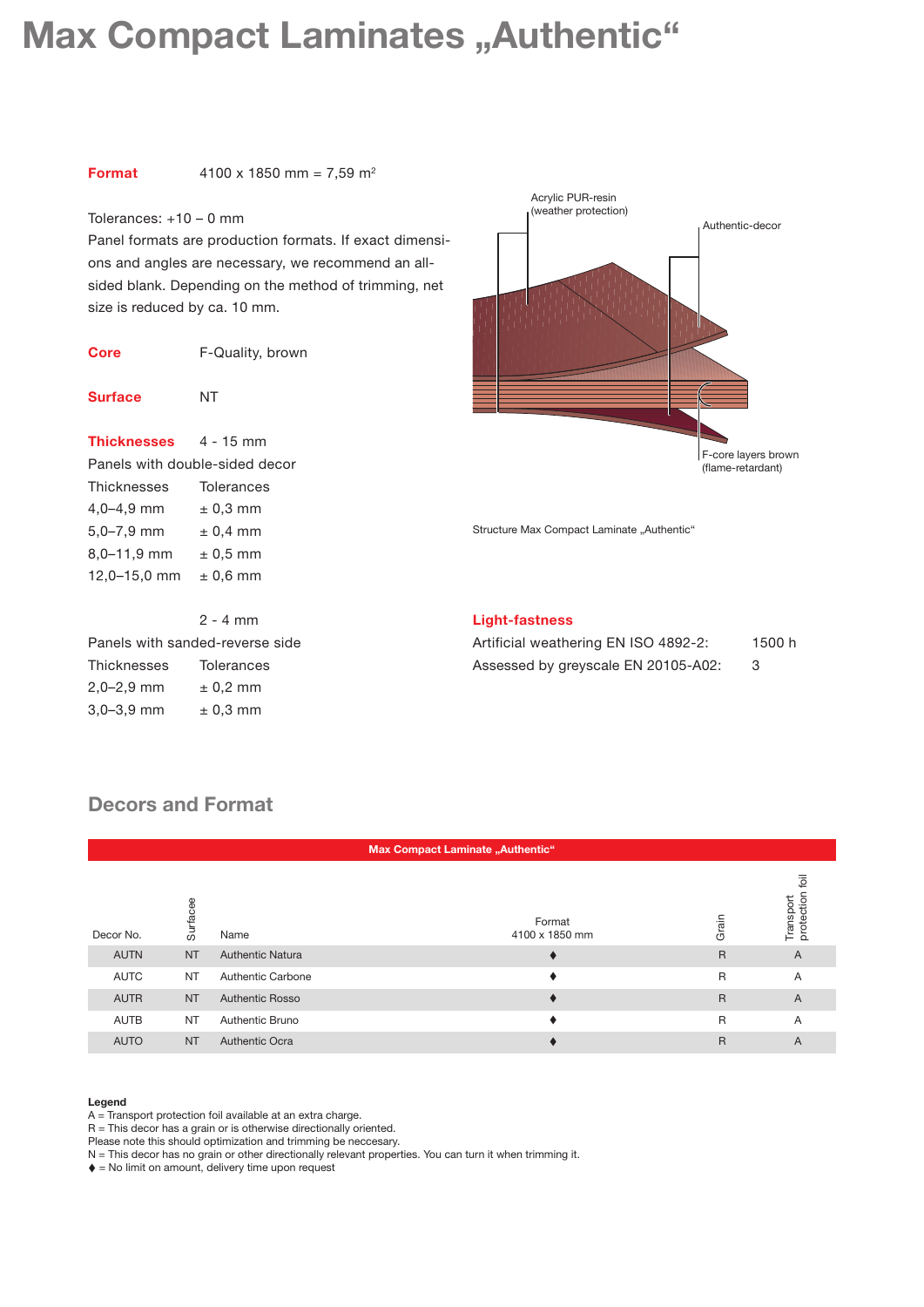MAX COMPACT France 3 Cours Albert Thomas F-69003 LYON Tel.: +33(0)4 78 68 28 31 Fax: +33(0)4 78 85 18 56 infofrance@fundermax.at www.fundermax.at

JAGO AG Industriestrasse 21 CH-5314 Kleindöttingen Tel.: +41(0)56-268 81 31 Fax: +41(0)56-268 81 51 info@jago.ch www.jago.ch

ISOVOLTA S.A.U Avda. Salvatella, 85–97 Poligono Industrial Can Salvatella E-08210 Barberà del Vallès (Barcelona) Tel.: +34-937 297 550 Fax: +34-937 190 511 info@isovolta.es www.isovolta.es

ISO-MAX Spólka Akcyjna ul. Rybitwy 12 PL-30722 Krakau Tel.: +48-12-65 34 528 Fax: +48-12-65 70 545 biuro@iso-max.com.pl www.iso-max.com.pl



**FunderMax GmbH** Klagenfurter Straße 87-89 A-9300 St. Veit/Glan

Tel.: +43(0)5/9494-0 Fax: +43(0)5/9494-4200 office@fundermax.at www.fundermax.at

A Company of the *Constantia* INDUSTRIES AG